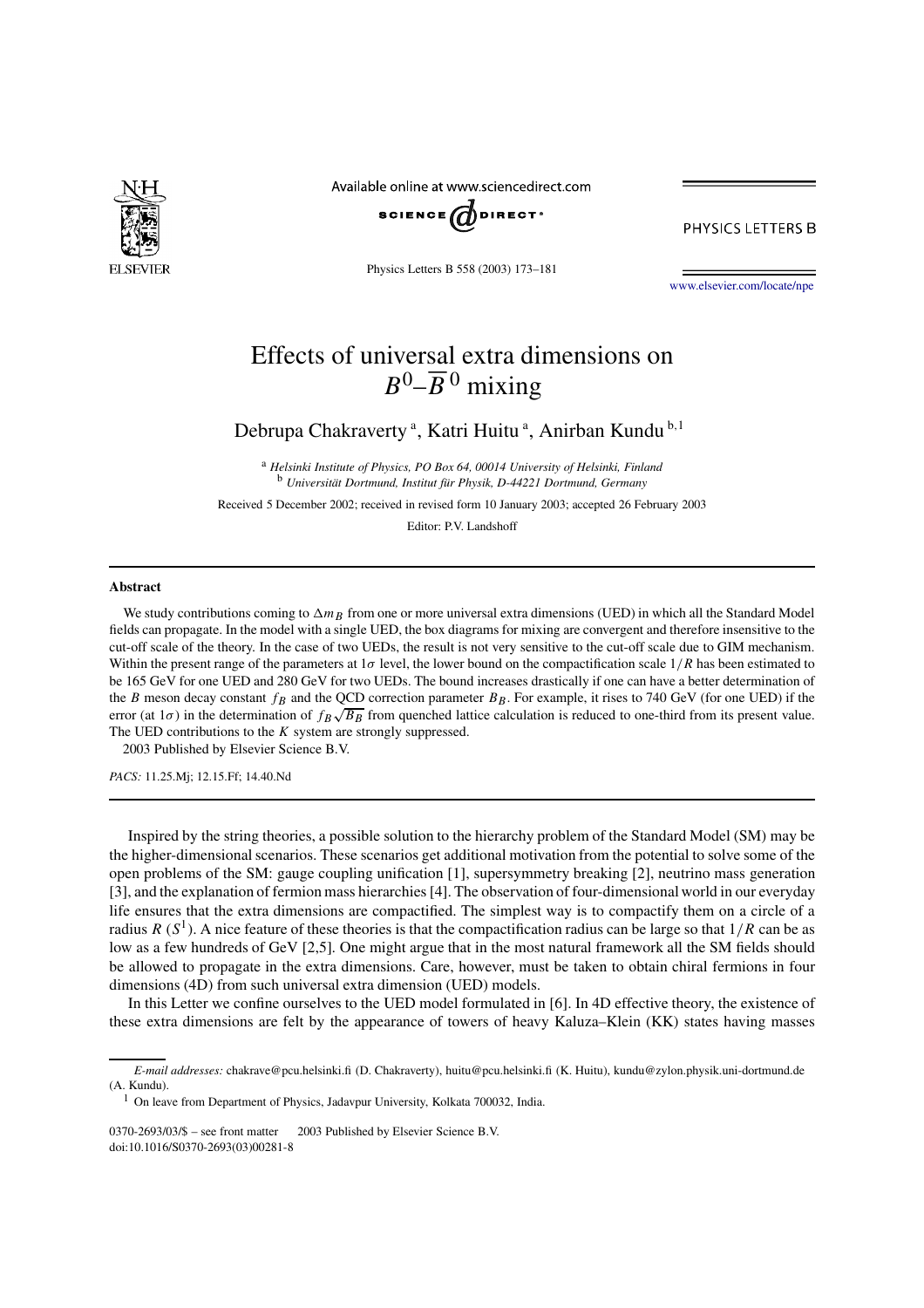quantised in units of the compactification scale  $1/R$ . The key feature of UED models is the conservation of momentum in extra dimensions which leads to KK number conservation in the effective 4D theory. Such theories naturally lead to the existence of the lightest KK particle which is a viable dark matter candidate [7]. One should note in this context that orbifolding, which is necessary to forbid wrong-chirality fermions at the lowest level, generates KK number violating interactions through boundary terms [8,9]. Though these interactions have interesting phenomenological implications in the decays of such KK modes, we put them to be equal to zero by hand and do not consider them any further in our study of the virtual effects of those modes. Consequently in our calculations, there are no vertices which violate the KK number conservation. This forbids production of isolated KK particles at colliders and tree-level contributions to the electroweak observables. In the non-universal case, where the fermions (and maybe some of the bosons) are confined to a 4D brane, the presence of a localising delta function in the Lagrangian permits KK number violating couplings, which is not true for the UED models, and hence none of the existing bounds on non-universal extra-dimensional models from single KK productions at colliders [10] and from tree as well as loop-level electroweak constraints [11] are applicable for UEDs. In UED, apart from the direct KK pair production at colliders [12], one may get indirect bound on the compactification scale  $1/R$  from the virtual effects of KK modes at loop level [6,13–15]. It is natural to look on processes which are sensitive to radiative corrections even in the absence of KK modes in order to study the dominant loop effects induced by the exchange of them. In the SM, the most important loop effects are those enhanced by the heavy top quark mass. Thus one may get valuable information on the size of the extra dimension through the one-loop KK mode contributions to the processes,  $Z \to b\bar{b}$  [6],  $b \to s\gamma$  [15] and  $B^0 - \overline{B}{}^0$  mixing. The lower bound on the compactification scale  $(1/R)$  from collider phenomenology [12], Higgs physics [14], electroweak precision measurements [6], and flavour changing process  $b \to s\gamma$  [15] has been estimated to lie between 200 and 500 GeV.

In this Letter, we mainly address the effects of only one spatial UED at the one-loop level to  $B^0-\overline B{}^0$  mixing. The bound on the compactification scale is derived taking into account all input uncertainties (and we also show what happens if these uncertainties come down) and hence can be regarded as a robust one. A brief qualitative discussion for more than one extra dimension is also presented, and we comment on the  $K$  system too. As a starting point, we consider the relevant part of the five-dimensional (5D) Lagrangian:

$$
\mathcal{L}_5(x, y) = i \overline{Q} \Gamma^M D_M Q + \lambda_5^U \overline{Q} U (i \sigma_2 H^*) + \lambda_5^D \overline{Q} D H + \text{h.c.}
$$
\n<sup>(1)</sup>

Here  $M$  (1 to 5) is the Lorentz index. The covariant derivative  $D_M$  can be expressed as

$$
D_M = \partial_M + i \sum_{i=1}^3 g_5^i T_i^a A_{iM}^a,
$$
 (2)

where  $g_5^i$ s are the 5D coupling constants associated with the SM gauge group  $SU(3)_c \times SU(2)_L \times U(1)_Y$ , and  $T_i^a$ s are the corresponding generators. The parameters  $\lambda_5^U$  and  $\lambda_5^D$  are the 5D Yukawa couplings. The 5D Dirac matrices are  $\Gamma^M \equiv (\gamma^{\mu}, i\gamma^5)$  (see, e.g., [16]) and y denotes the coordinate along the extra dimension. The fields Q, U and D, all functions of  $x^{\mu}$  and y, describe 5D generic quark doublet, up type quark singlet, and down type quark singlet, respectively. Unlike in the Standard Model, they have both chiralities, and are of vector type. The field  $H$  is the 5D Higgs doublet, and the generic 5D gauge bosons for each gauge group are denoted by  $A_{iM}^a$ . The component of the gauge bosons along the extra dimension is the pseudoscalar  $A_{i5}$ . In order to derive the 4D Lagrangian we must expand the five-dimensional fields into their KK modes. To project out the zero modes of the wrong chirality (i.e.,  $Q_R$ ,  $U_L$ , and  $D_L$ ) and the fifth component of the gauge field,  $A_5^i$ , the fifth dimension y is compactified on an  $S^1/Z_2$  orbifold ( $Z_2: y \rightarrow -y$ ). The KK decompositions of the 5D fields are:

$$
H(x, y) = \frac{1}{\sqrt{2\pi R}} \left\{ H^{(0)}(x) + \sqrt{2} \sum_{n=1}^{\infty} H^{(n)}(x) \cos(ny/R) \right\},\,
$$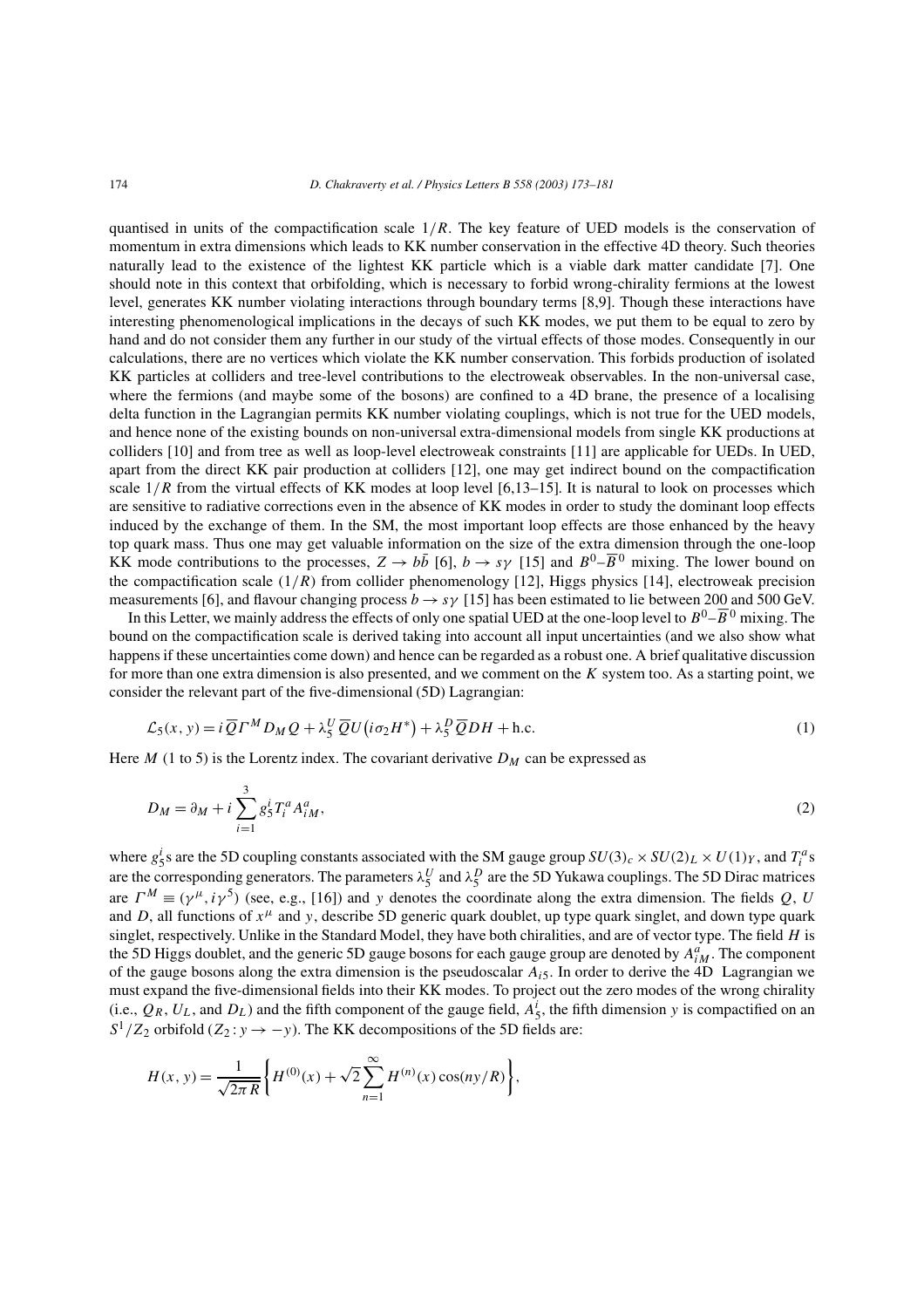$$
A_{i\mu}(x, y) = \frac{1}{\sqrt{2\pi R}} \Biggl\{ A_{i\mu}^{(0)}(x) + \sqrt{2} \sum_{n=1}^{\infty} A_{i\mu}^{(n)}(x) \cos(ny/R) \Biggr\},
$$
  
\n
$$
A_{i5}(x, y) = \frac{1}{\sqrt{\pi R}} \sum_{n=1}^{\infty} A_{i5}^{(n)}(x) \sin(ny/R),
$$
  
\n
$$
Q(x, y) = \frac{1}{\sqrt{2\pi R}} \Biggl\{ Q_L^{(0)}(x) + \sqrt{2} \sum_{n=1}^{\infty} [Q_L^{(n)}(x) \cos(ny/R) + Q_R^{(n)}(x) \sin(ny/R)] \Biggr\},
$$
  
\n
$$
U(x, y) = \frac{1}{\sqrt{2\pi R}} \Biggl\{ U_R^{(0)}(x) + \sqrt{2} \sum_{n=1}^{\infty} [U_R^{(n)}(x) \cos(ny/R) + U_L^{(n)}(x) \sin(ny/R)] \Biggr\},
$$
  
\n
$$
D(x, y) = \frac{1}{\sqrt{2\pi R}} \Biggl\{ D_R^{(0)}(x) + \sqrt{2} \sum_{n=1}^{\infty} [D_R^{(n)}(x) \cos(ny/R) + D_L^{(n)}(x) \sin(ny/R)] \Biggr\}.
$$
  
\n(3)

Here the factor of  $\sqrt{2}$  is due to the different normalizations of the zero and higher modes in the KK tower; it would not have been there if we run the sum over both positive and negative values of the KK number n. The fields which are even under the  $Z_2$  orbifold symmetry have zero modes, and they correspond to the SM particles in usual four dimensions. Fields which are odd under  $Z_2$  do not have zero modes and hence are absent in the SM spectrum.

Using the KK expansions of the 5D fields and integrating out the 5D Lagrangian over the extra dimension y, the effective 4D Lagrangian is obtained. Apart from the usual mass term coming from the vacuum expectation value of the zero-mode Higgs, KK excitations also receive masses from the kinetic energy term in the 5D Lagrangian. The mass of the *n*th level KK particle, where *n* is the KK excitation number that quantises the momentum along the extra dimension y, is given by  $m_n^{KK} = \sqrt{m_0^2 + m_n^2}$  where  $m_0$  is the zero-mode mass and  $m_n = n/R$ . Thus the KK spectrum at each excitation level is nearly degenerate except for the heavy SM particles  $(t, W, Z, h)$ . This degeneracy is removed by the radiative corrections of KK mode masses [8] which play an important role in collider phenomenology. However, this has only a negligible effect on our results, and so we can take the KK excitations of all the light particles to be degenerate. The couplings  $g_5^i$ ,  $\lambda_5^U$  and  $\lambda_5^D$  are dimensionful and they have to be rescaled as  $g^i = g_5^i / \sqrt{2\pi R}$ ,  $\lambda^U = \lambda_5^U / \sqrt{2\pi R}$  and  $\lambda^D = \lambda_5^D / \sqrt{2\pi R}$  to obtain the proper dimensionless SM couplings.

The zero mode and the KK Higgs doublets can be written as

$$
\left(\frac{\phi^{(0)+}}{\sqrt{2}}(v+h^{(0)}+i\chi^{(0)})\right), \qquad \left(\frac{\phi^{(n)+}}{\sqrt{2}}(h^{(n)}+i\chi^{(n)})\right). \tag{4}
$$

Here  $h^{(n)}$ s are neutral Higgs KK excitations. The charged scalars  $\phi^{\pm(n)}$  combining with the  $W^{\pm 5(n)}$  form longitudinal components of the  $W^{\pm(n)}_{\mu}$ . The orthogonal combinations yield physical charged Higgs KK tower. Goldstone KK modes for  $W^{\pm(n)}$  are

$$
G^{\pm(n)} = \frac{m_n W_5^{\pm(n)} \pm i m_W \phi^{\pm(n)}}{\sqrt{m_n^2 + m_W^2}}
$$
(5)

and the physical charged Higgs KK tower is

$$
H^{\pm(n)} = \frac{m_n \phi^{\pm(n)} \pm i m_W W_5^{\pm(n)}}{\sqrt{m_n^2 + m_W^2}}.
$$
\n(6)

Similarly, the  $\chi^{(n)}$  together with the  $Z^{5(n)}$  generate additional physical neutral Higgs tower and longitudinal components of the  $Z_{\mu}^{(n)}$ . However, they do not contribute to our study and have consequently not been discussed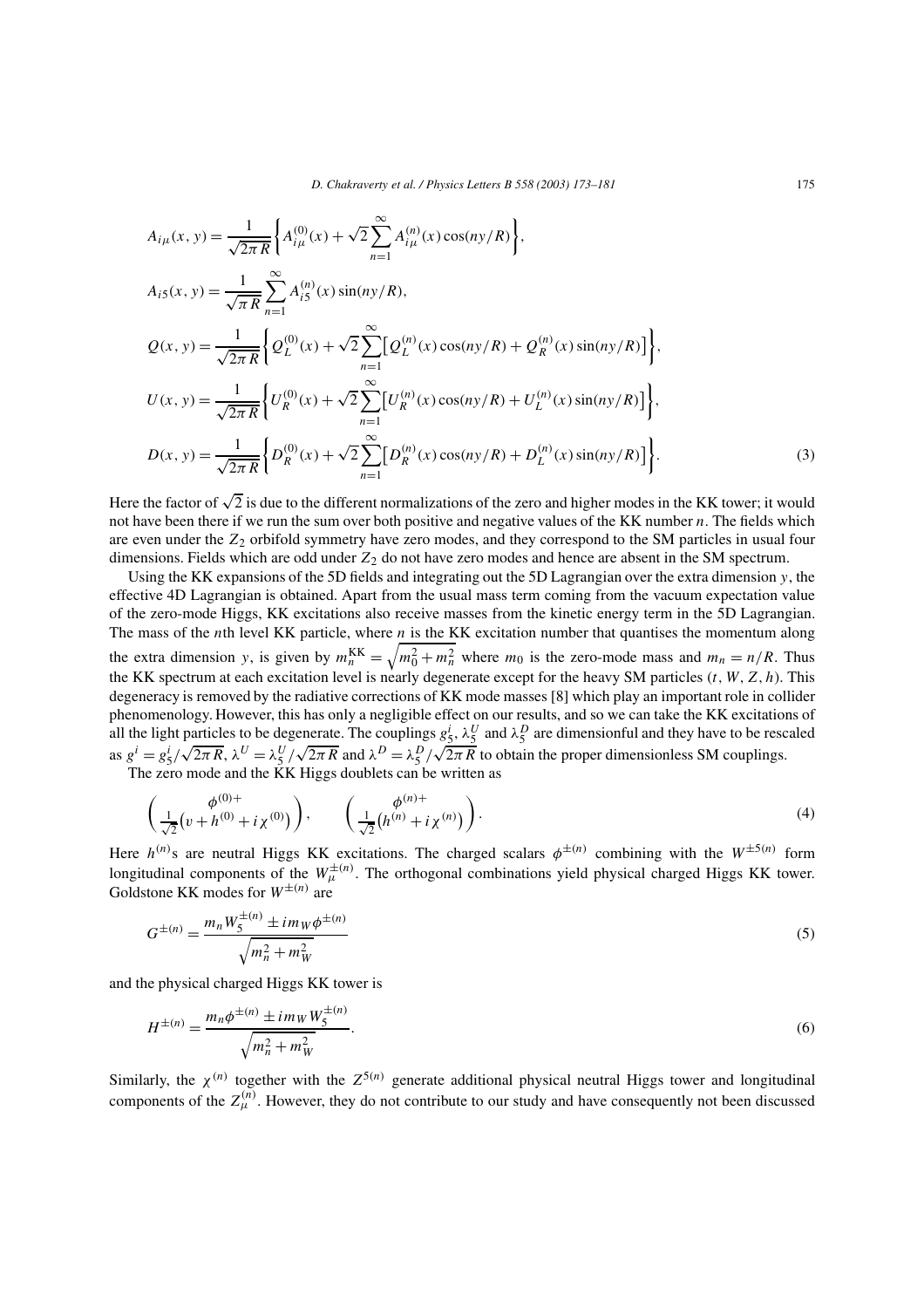

Fig. 1. UED contributions to the box diagrams for  $B^0$ – $\overline{B}{}^0$  mixing.

further. In the unitary gauge which we will use for our calculation, Goldstone KK modes are eaten up by the longitudinal parts of the gauge boson KK modes. The fields  $W^{\pm(n)}_{\mu}$  and  $H^{\pm(n)}$  have the same mass as  $m_{W,n} = \sqrt{m_n^2 + m_W^2}$ , since we are neglecting the loop corrections to the KK modes.

Rotating the quark fields to the mass eigenbasis from the weak eigenbasis is similar to that in the SM and leads to a universal CKM matrix, same for all KK levels. Furthermore, one generally performs a chiral transformation to get the 4D mass terms with the correct sign:

$$
\begin{pmatrix} U^{(n)} \\ Q^{(n)} \end{pmatrix} = \begin{pmatrix} -\gamma_5 \cos \alpha_n & \sin \alpha_n \\ \gamma_5 \sin \alpha_n & \cos \alpha_n \end{pmatrix} \begin{pmatrix} U^{(n)'} \\ Q^{(n)'} \end{pmatrix},\tag{7}
$$

with the mixing angle tan  $2\alpha_n = m_q/m_n$ . Obviously, the mixing angles can be neglected for all quarks except the top.

For  $B^0 - \overline{B}{}^0$  mixing, we need the vertices involving one zero mode and two non-zero KK modes,  $W^{+(n)} \overline{d}u_i^{(n)}$  $\binom{n}{i}$  $W^{-(n)}\bar{u}^{(n)}_i$  $i^{(n)}b$ ,  $H^{+(n)}\bar{d}u_i^{(n)}$  $i^{(n)}$  and  $H^{-(n)}\bar{u}^{(n)}_i$  $\bar{u}_i^{(n)}$ b, to calculate the relevant box diagrams in UED. The vertices  $H^{+(n)} \bar{d}u_i^{(n)}$ i and  $H^{-(n)}\bar{u}_i^{(n)}$  $\psi_i^{(n)}$  have two parts, one coming from  $\phi^{\pm(n)}$  interactions, while other part from  $W_5^{\pm(n)}$ . All these relevant vertices are obtained from the four-dimensional Lagrangian  $\int_{-\pi R}^{\pi R} \mathcal{L}_5(x, y) dy$ . The 5D integrations  $\frac{1}{(2\pi R)^{3/2}} \int_{-\pi R}^{\pi R} 2\cos^2(ny/R) dy$  and  $\frac{1}{(2\pi R)^{3/2}} \int_{-\pi R}^{\pi R} 2\sin^2(ny/R) dy$  are just  $\frac{1}{\sqrt{2\pi R}}$  $\frac{1}{2\pi R}$ , and combining them with  $g_5^i$ 's we get just the ordinary 4D gauge couplings  $g^i$ . Thus these vertices are exactly identical to the SM ones in weak basis. The only point to note is that the mass terms appearing in the Yukawa couplings of the  $\phi^{\pm(n)}$  (relevant for charged Higgs KK mode interactions) are the zero-mode and not the excited level masses of the corresponding quarks. The box diagrams relevant for  $B^0$ - $\overline{B}{}^0$  mixing in UED are shown in Fig. 1, to which one must add the crossed diagrams with intermediate boson and quark lines interchanged. In the case of SM, the box diagram is mediated only by the exchange of the W boson in the unitary gauge, while in the UED case, the exchange of the KK modes of the charged Higgs will give extra diagrams in addition to that by the KK excitations of W.

The UED contributions to the effective Hamiltonian for  $\Delta B = 2$  transitions responsible for  $B^0 - \overline{B}{}^0$  mixing, which come from the box diagrams shown in Fig. 1, are

$$
\mathcal{H}_{\text{eff}}^{\text{UED}} = \frac{G_F^2 \lambda_t^2}{4\pi^2} \left( \frac{m_W^4}{m_{W,n}^2} \right) \left( \bar{d}\gamma_\mu \frac{(1-\gamma_5)}{2} b \right)^2 \sum_{n=1}^\infty \left[ S(X_t, X_t) + S(X_u, X_u) - 2S(X_t, X_u) \right],\tag{8}
$$

where

$$
S(X_i, X_j) = S^{WW}(X_i, X_j) + S^{HW}(X_i, X_j) + S^{HH}(X_i, X_j),
$$
\n(9)

with  $X_i = m_{i,n}^2/m_{W,n}^2$  and  $\lambda_i = V_{ib}V_{id}^*$ . The functions  $S^{WW}(X_i, X_j)$  come from the box diagram mediated by two excited Ws and is of the same form as in the SM [17] with the appropriate modification of masses:

$$
S^{WW}(X_i, X_j) = X_i X_j \left\{ \left[ \frac{1}{4} + \frac{3}{2} \frac{1}{1 - X_i} - \frac{3}{4} \frac{1}{(1 - X_i)^2} \right] \frac{\ln X_i}{X_i - X_j} + (X_i \leftrightarrow X_j) - \frac{3}{4} \frac{1}{(1 - X_i)(1 - X_j)} \right\}.
$$
\n(10)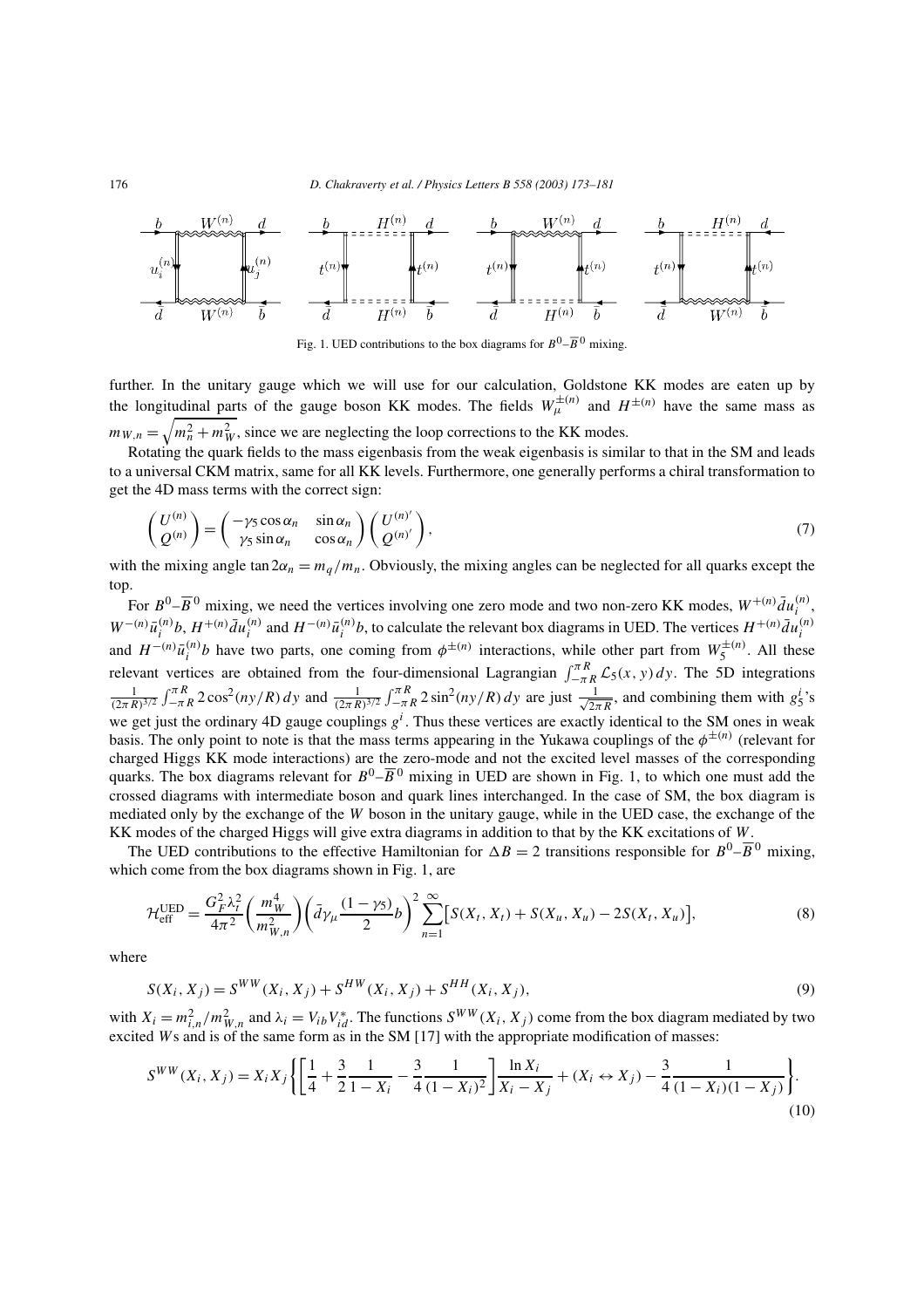$S^{HH}(X_i, X_j)$  and  $S^{HW}(X_i, X_j)$  are the contributions coming from the charged Higgs KK box and the mixed boxes (with one  $W^{(n)}$  and one  $H^{(n)}$ ) respectively:

$$
S^{HW}(X_i, X_j) = \frac{x_n}{(1+x_n)^2}(1-x_i)(1-x_j)\left[\frac{F_1(X_i, X_j)}{2} - 2F_2(X_i, X_j)\right],\tag{11}
$$

$$
S^{HH}(X_i, X_j) = \frac{1}{4(1+x_n)^2}(1+x_ix_n)(1+x_jx_n)F_1(X_i, X_j),
$$
\n(12)

with  $x_i = m_i^2/m_W^2$  and  $x_n = m_n^2/m_W^2$ . The functional forms of  $F_1(X_i, X_j)$  and  $F_2(X_i, X_j)$  are given by  $\cdot \cdot$ 

$$
F_1(X_i, X_j) = \frac{[X_j^2(1-X_i)^2\log X_j - X_i^2(1-X_j)^2\log X_i + (1-X_j)(X_j-X_i)(1-X_i)]}{(1-X_i)^2(1-X_j)^2(X_j-X_i)},
$$
\n(13)

$$
F_2(X_i, X_j) = \frac{[X_j(1 - X_i)^2 \log X_j - X_i(1 - X_j)^2 \log X_i + (1 - X_j)(X_j - X_i)(1 - X_i)]}{(1 - X_i)^2(1 - X_j)^2(X_j - X_i)}.
$$
\n(14)

In the limit  $X_i = X_j$ , the expressions  $S^{WW}(X_i, X_j)$ ,  $F_1(X_i, X_j)$  and  $F_2(X_i, X_j)$  become

$$
S^{WW}(X_i, X_i) = \frac{X_i(4 - 15X_i + 12X_i^2 - X_i^3 - 6X_i^2 \ln X_i)}{4(1 - X_i)^3},
$$
  
\n
$$
F_1(X_i, X_i) = \frac{1 - X_i^2 + 2X_i \log X_i}{(1 - X_i)^3},
$$
  
\n
$$
F_2(X_i, X_i) = \frac{2 - 2X_i + (1 + X_i) \log X_i}{(1 - X_i)^3}.
$$
\n(15)

In Eq. (8), we have considered box diagrams with all combinations of the three excited up type quarks  $(i, j =$ u, c, t). The terms are then rearranged by eliminating  $\lambda_\mu$  in favour of  $\lambda_c$  and  $\lambda_t$  using the unitarity relation and thus the GIM mechanism of the SM is restored. The terms containing  $\lambda_c^2$  and  $\lambda_c \lambda_t$  are  $[S(X_c, X_c) +$  $S(X_u, X_u) - 2S(X_c, X_u)$ ] and  $[2S(X_c, X_t) - 2S(X_u, X_t) + 2S(X_u, X_u) - 2S(X_c, X_u)]$ , respectively, and vanish as  $X_c \simeq X_u \simeq m_n^2/m_{W,n}^2$ .

The UED contribution to the mass difference for the  $B^0$  mesons  $(\Delta m_B)$  is given by

$$
(\Delta m_B)^{\text{UED}} = \frac{|\langle B^0 | \mathcal{H}_{\text{eff}}^{\text{UED}} | \overline{B}^0 \rangle|}{m_{B^0}}.
$$
\n(16)

The matrix element for  $\langle B^0 | (\bar{d}\gamma_\mu (1 - \gamma_5) b) (\bar{d}\gamma^\mu (1 - \gamma_5) b) | \overline{B}{}^0 \rangle$  is calculated in the usual vacuum insertion approximation, and we have

$$
\langle B^0 | \left( \bar{d}\gamma_\mu (1 - \gamma_5) b \right) \left( \bar{d}\gamma^\mu (1 - \gamma_5) b \right) \rangle \overline{B}^0 \rangle = \frac{8}{3} B_B f_B^2 m_B^2 \tag{17}
$$

which gives,

$$
(\Delta m_B)^{\text{UED}} = \frac{G_F^2}{6\pi^2} \sum_{n=1}^{\infty} \frac{m_W^4}{m_{W,n}^2} |\lambda_t|^2 \Big[ S(X_t, X_t) + S(X_u, X_u) - 2S(X_t, X_u) \Big] B_B f_B^2 m_B \eta_B, \tag{18}
$$

where the bag factor,  $B_B$ , is introduced to parametrize all possible deviations from the vacuum saturation approximation. The quantity  $B_B f_B^2$  has been evaluated from QCD studies on lattice. The next-to-leading order (NLO) short distance QCD correction is given by  $\eta_B$ .

Let us also comment on the case when one has more than one UED. The electroweak observables are known be convergent for one UED, but diverges when the number of UEDs is two or more [6]. The *SU*(3) gauge coupling also becomes non-perturbative at high scales for two UEDs, so one has to use a cut-off scale  $M_s$  in the multi-TeV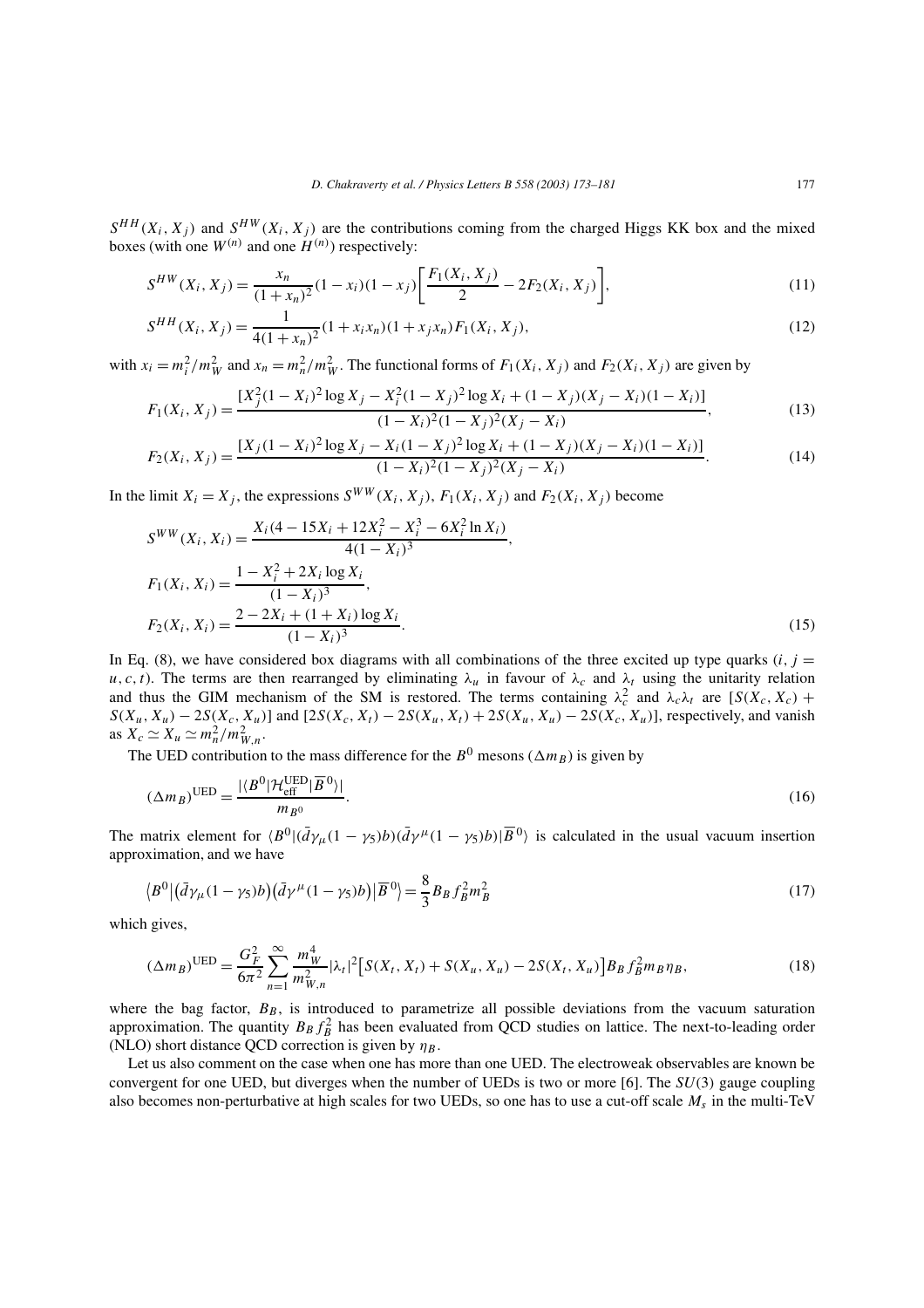|                 | The range of reference parameters allowed $\sigma$ , $\sigma \sigma$ ratio is to the model $\sigma$ |                 |                   |                   |                          |                         |  |
|-----------------|-----------------------------------------------------------------------------------------------------|-----------------|-------------------|-------------------|--------------------------|-------------------------|--|
| Parameter       |                                                                                                     |                 |                   |                   | $ V_{td}  (\times 10^3)$ | $B_R$<br>$R\sqrt{ }$    |  |
| $1\sigma$ level | $0.221 \pm 0.002$                                                                                   | $0.83 \pm 0.02$ | $0.151 \pm 0.057$ | $0.369 \pm 0.032$ | $8.36 \pm 0.55$          | $(235^{+33}_{-41})$ MeV |  |

The ranges of relevant parameters allowed by UUT at  $1\sigma$  level from [21]

range up to which such perturbative calculations make sense. This means a natural truncation of the KK mode sum at  $n = n_s$  ( $n_s \sim M_s R$ ) where R is the common compactification radius. The effect mainly arises due to a crowding of KK states for more than one UED. However, it is gratifying to note that the lower limit on  $1/R$  is fairly insensitive to the exact value of  $n<sub>s</sub>$  since the terms which do not decouple vanish due to GIM cancellation.

Now we shall comment on the reliability of the parameters we need for  $B^0$ – $\overline{B}$ <sup>0</sup> mixing. The short distance QCD corrections  $\eta_B$  are well determined [18], while the long distance corrections are estimated to be small, unlike in the case of  $K-\overline{K}$  mixing. Major uncertainties come from quantities like  $V_{td}$ ,  $f_B$  and  $B_B$ . We have used the value of  $f_B\sqrt{B_B}$  at a scale of order  $m_b$  obtained by UKQCD Collaboration [19] in quenched lattice calculation. In the widely used generalised Wolfenstein parametrisation of the CKM matrix, the CKM matrix elements are expressed in terms of the four parameters  $\lambda$ , A,  $\bar{\rho}$  and  $\bar{\eta}$ . Of these,  $\lambda$  and A are presently known at 1% and 5% levels, respectively, whereas  $\bar{\rho}$  and  $\bar{\eta}$  are the least known CKM parameters. The uncertainty in  $V_{td}$  is solely due to the broad allowed range in the  $(\bar{\rho}, \bar{\eta})$  plane. However, one should note that since  $\Delta m_B$  is affected by UED, the SM fit values of quantities like  $V_{td}$ , mainly determined from  $B^0 - \overline{B}{}^0$  mass difference, may not be used any further.

The models with UED do not have any new local operators beyond those already present in SM. In UED, the flavor changing transitions and CP violation are solely governed by the CKM matrix. Furthermore, these models do not contribute to inclusive and exclusive  $K$  and  $B$  decays due to the absence of  $KK$  number violating interactions. These properties specify the so-called universal unitarity triangle (UUT) scenario [20], which has been constructed from  $|V_{ub}/V_{cb}|$ ,  $\Delta m_B/\Delta m_{B_s}$  and sin 2 $\beta$  extracted from the CP asymmetry in  $B^0 \to \Psi K_s$  where all dependence on  $1/R$  cancel out. We have performed a complete analysis for  $\Delta m_B$  in UED by varying all parameters in their UUT-allowed range, which is specified at the  $1\sigma$  interval in Table 1 [21]. The result is shown in Fig. 2 where we have plotted the points in the  $1/R - f_B\sqrt{B_B}$  plane compatible with the experimental prediction of  $\Delta m_B$  at 1 $\sigma$  level. The lower bound on the compactification scale comes out to be at 165 GeV from the analysis. This is compatible with bounds coming from other processes, but definitely not better.

Now let us comment on possible future theoretical and experimental improvements which may modify this bound drastically. Note that the full range of the Wolfenstein parameters as mentioned in Table 1 is strongly curtailed by the allowed range of  $|V_{td}|$ , and it is unforeseen in near future to have such an improvement in these four parameters as to put a better constraint on  $|V_{td}|$  than that coming from  $B^0 - \overline{B}^0$  mixing. Anyway, the bound does not change much for a marginal improvement of  $|V_{td}|$ . The case of  $f_B\sqrt{B_B}$  is, however, different. The obtained lower bound is strongly sensitive to the value of  $f_B\sqrt{B_B}$  as shown in Fig. 2. If in the future, the error in  $f_B\sqrt{B_B}$  is reduced to 1/3 of its present value, keeping the central value fixed, the lower bound on 1/R will be pushed up to 740 GeV. (Only the dark region in Fig. 2 will remain allowed.) If we use the CKM fitter [22] value for this quantity, viz.,  $230 \pm 28 \pm 28$  MeV, the lower bound is close to the present value, but an improvement by a factor of 3 will only push up the bound to 400 GeV.

In the case of two UEDs, the lower bound on the compactification scale (assumed same for both the dimensions) is estimated to be about 280 GeV for  $n_s = 5$ . This is fairly insensitive to the exact value of  $n_s$  since the contributions from higher  $n$  states are decoupling in nature due to GIM cancellation. This bound shots up to 1 TeV if the error bar on  $f_B \sqrt{B_B}$  is again reduced threefold.

It is interesting to note that the UED contribution is always positive, increasing the value of  $\Delta m_B$  from its SM value. Thus, if the lower bound on  $f_B\sqrt{B_B}$  goes past 222 MeV, the UED models will be ruled out or at least  $1/R$ will be pushed up to the multi-TeV range. The other side of the coin is that if UED has to contribute in a non-trivial way to  $B^0$ – $\overline{B}{}^0$  mixing, lowest-lying KK excitations are going to be detected hopefully at Tevatron run II, and definitely at the LHC.

Table 1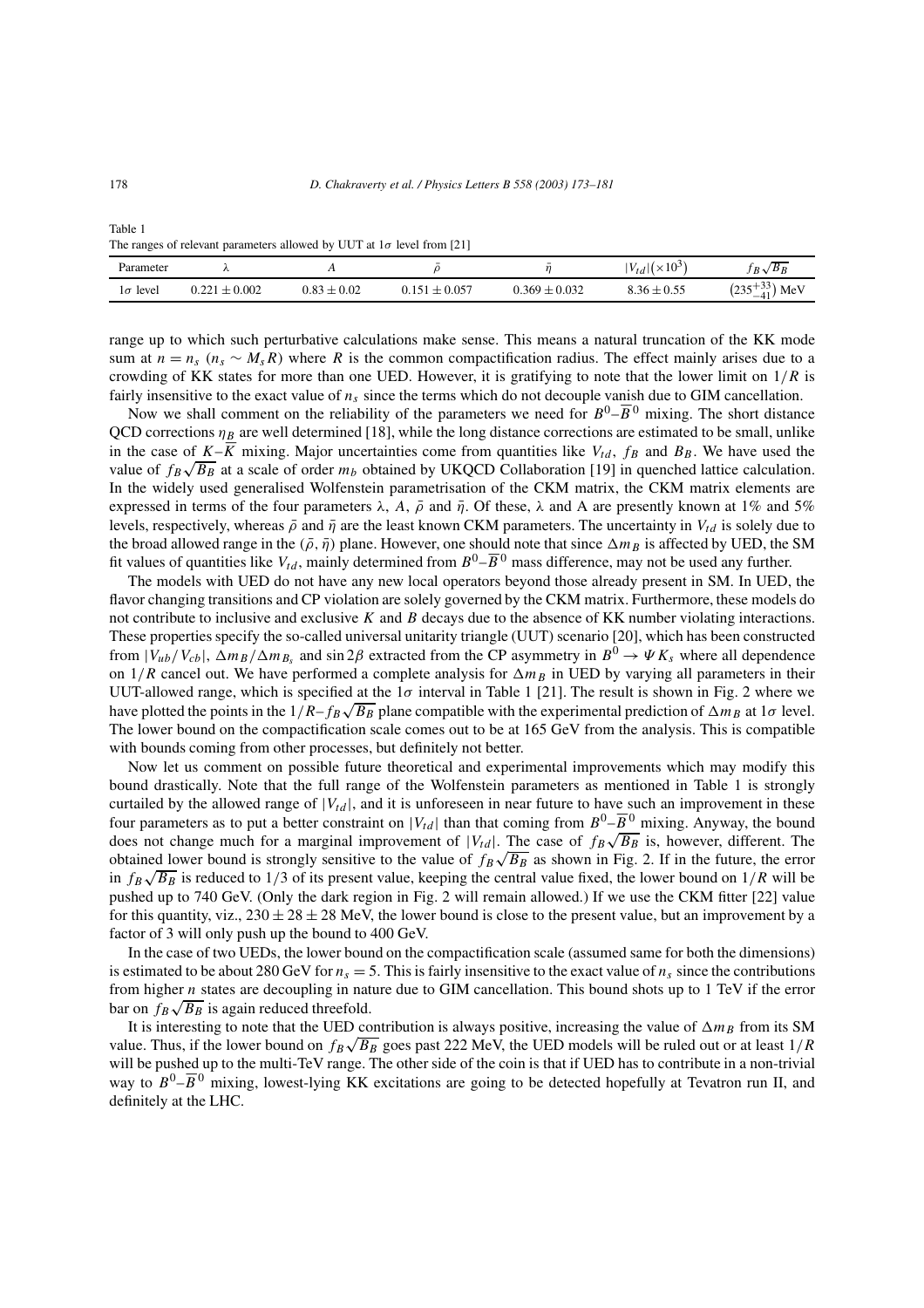

Fig. 2. The region in  $1/R - f_B \sqrt{B_B}$  plane allowed by the experimental value of  $\Delta m_B$  at  $1\sigma$  level with the range of the CKM parameters allowed by UUT at 1 $\sigma$  level. The dark region at the top corresponds to the case when the error on  $f_B\sqrt{B_B}$  is reduced to one-third of its present value.

Let us now discuss the related process  $K-\overline{K}$  mixing induced by box diagrams in the context of UED. This process is governed by  $\Delta S = 2$  effective Hamiltonian. The contribution from the KK excitations of UED is proportional to  $\{\lambda_t^2[S(X_t, X_t) + S(X_u, X_u) - 2S(X_t, X_u)] + \lambda_c^2[S(X_c, X_t) + S(X_u, X_u) - 2S(X_c, X_u)]\}$  $\lambda_c \lambda_t [S(X_u, X_u) - S(X_u, X_t) + S(X_c, X_t) - S(X_c, X_u)]$ . Here  $|\lambda_t|$  (relevant for  $\Delta S = 2$  interactions) is suppressed by order  $\lambda^4$  ( $\lambda \simeq 0.22$  being the expansion parameter of the CKM matrix) compared to  $|\lambda_c|$ . In the context of CP violation, the term with  $\lambda_t^2$  may be important as  $V_{td}$  only contain the CKM phase at  $\mathcal{O}(\lambda^4)$ . The terms proportional to  $\lambda_c^2$  and  $\lambda_c \lambda_t$  almost vanish as  $X_u \simeq X_c \simeq m_n^2/m_{W,n}^2$ . Furthermore, in  $K - \overline{K}$  mixing there are large long distance contributions in which the intermediate states in the transition  $K \to \overline{K}$  are mesons instead of up type quarks and bosons. The short distance corrections are not well under control even at NLO due to the renormalisation scale ambiguity. Furthermore, there is still a large uncertainty in the determination of the bag factor  $B_K$  for the K system. Thus the study of  $K-\overline{K}$  mixing in the light of UED models is not promising.

To summarize, we have studied the  $B^0-\overline{B}{}^0$  mixing in a UED model. We find lower limit for the compactification scale (165 GeV), which is close to the limits from other processes. In addition, we note that even modest theoretical improvements will have a considerable effect on the bound. With the error on  $f_B\sqrt{B_B}$  reduced to one third, the bound is pushed up to 740 GeV. Thus,  $B^0$ - $\overline{B}{}^0$  mixing may provide us with a useful tool to discover or strictly constrain the UED models. Unfortunately, the same cannot be said for the  $K$  system.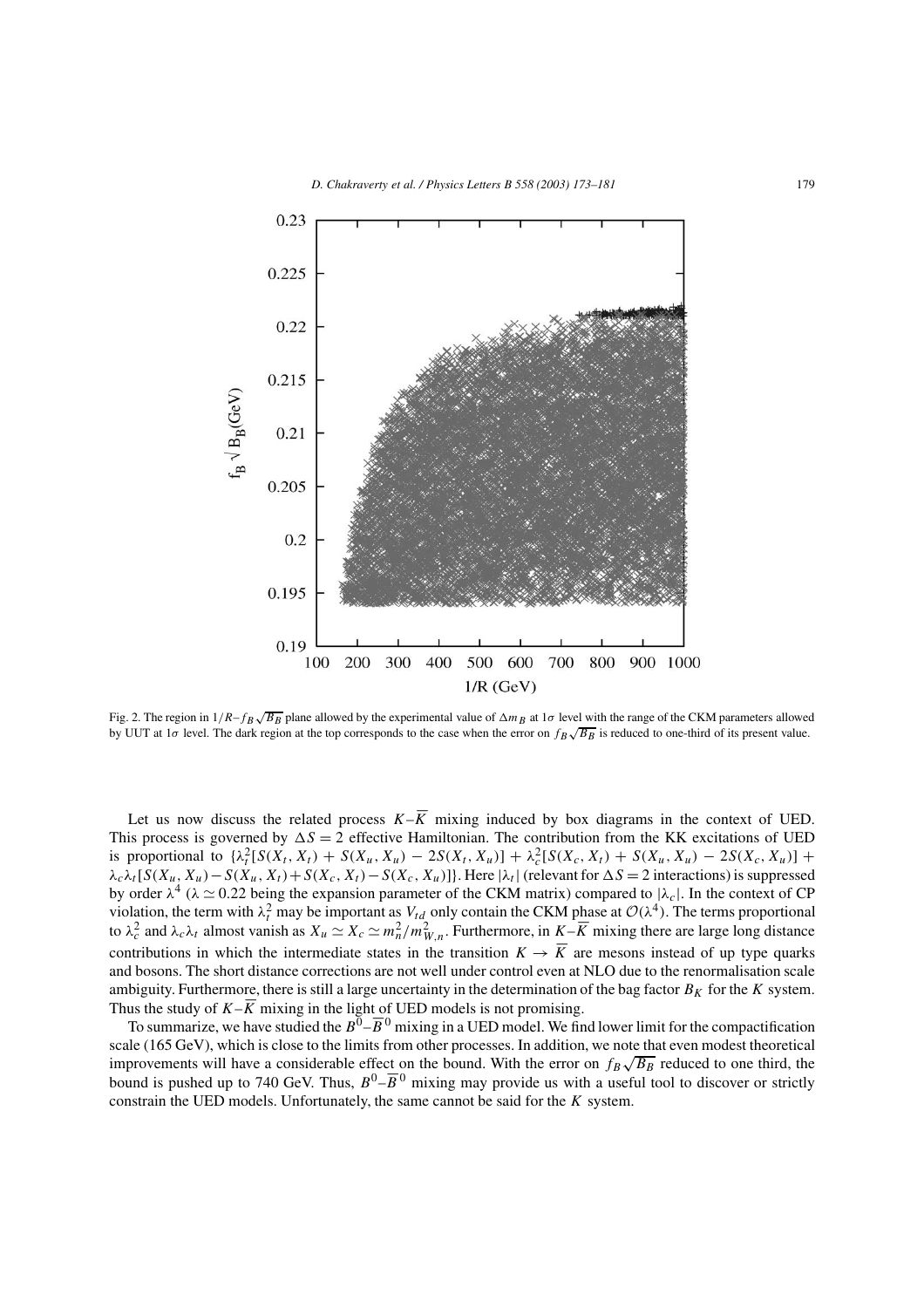# **Note added**

After this work was completed, a paper came to the archive [23] where the authors have discussed the same effect in the context of UED, and pointed out an error in our calculation. Their results are in agreement with our corrected calculation.

#### **Acknowledgements**

The authors thank K. Agashe, A.J. Buras, M. Spranger and A. Weiler for useful discussions and comments. They also thank the organisers of WHEPP-7 in HRI, Allahabad, where this work started. D.C. and K.H. thank the Academy of Finland (project number 48787) for financial support. A.K.'s work has been supported by the BRNS grant 2000/37/10/BRNS of DAE, Government of India, the grant F.10-14/2001 (SR-I) of UGC, India, and by the fellowship of the Alexander von Humboldt Foundation.

### **References**

- [1] K.R. Dienes, E. Dudas, T. Gherghetta, Phys. Lett. B 436 (1998) 55; K.R. Dienes, E. Dudas, T. Gherghetta, Nucl. Phys. B 537 (1999) 47.
- [2] I. Antoniadis, Phys. Lett. B 246 (1990) 377; I. Antoniadis, C. Munoz, M. Quiros, Nucl. Phys. B 397 (1993) 515;
	- I. Antoniadis, K. Benakli, Phys. Lett. B 326 (1994) 69.
- [3] K.R. Dienes, E. Dudas, T. Gherghetta, Nucl. Phys. B 557 (1999) 25;
- N. Arkani-Hamed, S. Dimopoulos, G.R. Dvali, J. March-Russell, Phys. Rev. D 65 (2002) 024032.
- [4] N. Arkani-Hamed, M. Schmaltz, Phys. Rev. D 61 (2000) 033005.
- [5] N. Arkani-Hamed, S. Dimopoulos, G. Dvali, Phys. Lett. B 429 (1998) 263;
	- N. Arkani-Hamed, S. Dimopoulos, G. Dvali, Phys. Rev. D 59 (1999) 086004.
- [6] T. Appelquist, H.-C. Cheng, B.A. Dobrescu, Phys. Rev. D 64 (2001) 035002.
- [7] G. Servant, T.M.P. Tait, Nucl. Phys. B 650 (2003) 391, hep-ph/0206071;
	- G. Servant, T.M.P. Tait, hep-ph/0209262;
	- D. Hooper, G.D. Kribs, hep-ph/0208261;
	- H.-C. Cheng, J.L. Feng, K.T. Matchev, Phys. Rev. Lett. 89 (2002) 211301;
	- D. Majumdar, hep-ph/0209277;
	- G. Bertone, G. Servant, G. Sigl, hep-ph/0211342.
- [8] H.-C. Cheng, K.T. Matchev, M. Schmaltz, Phys. Rev. D 66 (2002) 036005.
- [9] H. Georgi, A.K. Grant, G. Hailu, Phys. Lett. B 506 (2001) 207.
- [10] P. Nath, Y. Yamada, M. Yamaguchi, Phys. Lett. B 466 (1999) 100; I. Antoniadis, K. Benakli, M. Quiros, Phys. Lett. B 460 (1999) 176; T.G. Rizzo, J.D. Wells, Phys. Rev. D 61 (2000) 016007.
- [11] M. Masip, A. Pomarol, Phys. Rev. D 60 (1999) 096005; C.D. Carone, Phys. Rev. D 61 (2000) 015008; J. Papavassiliou, A. Santamaria, Phys. Rev. D 63 (2001) 016002.
- [12] T.G. Rizzo, Phys. Rev. D 64 (2001) 095010; C. Macesanu, C.D. McMullen, S. Nandi, Phys. Rev. D 66 (2002) 015009; C. Macesanu, C.D. McMullen, S. Nandi, Phys. Lett. B 546 (2002) 253; H.-C. Cheng, hep-ph/0206035.
- [13] K. Agashe, N.G. Deshpande, G.-H. Wu, Phys. Lett. B 511 (2001) 85; T. Appelquist, B.A. Dobrescu, Phys. Lett. B 516 (2001) 85.
- [14] F.J. Petriello, J. High Energy Phys. 0209 (2002) 030;
- T. Appelquist, H.-U. Yee, hep-ph/0211023. [15] K. Agashe, N.G. Deshpande, G.-H. Wu, Phys. Lett. B 514 (2001) 309.
- [16] A. van Proeyen, hep-th/9910030.
- [17] E. Gabrielli, G.F. Giudice, Nucl. Phys. B 433 (1995) 3.